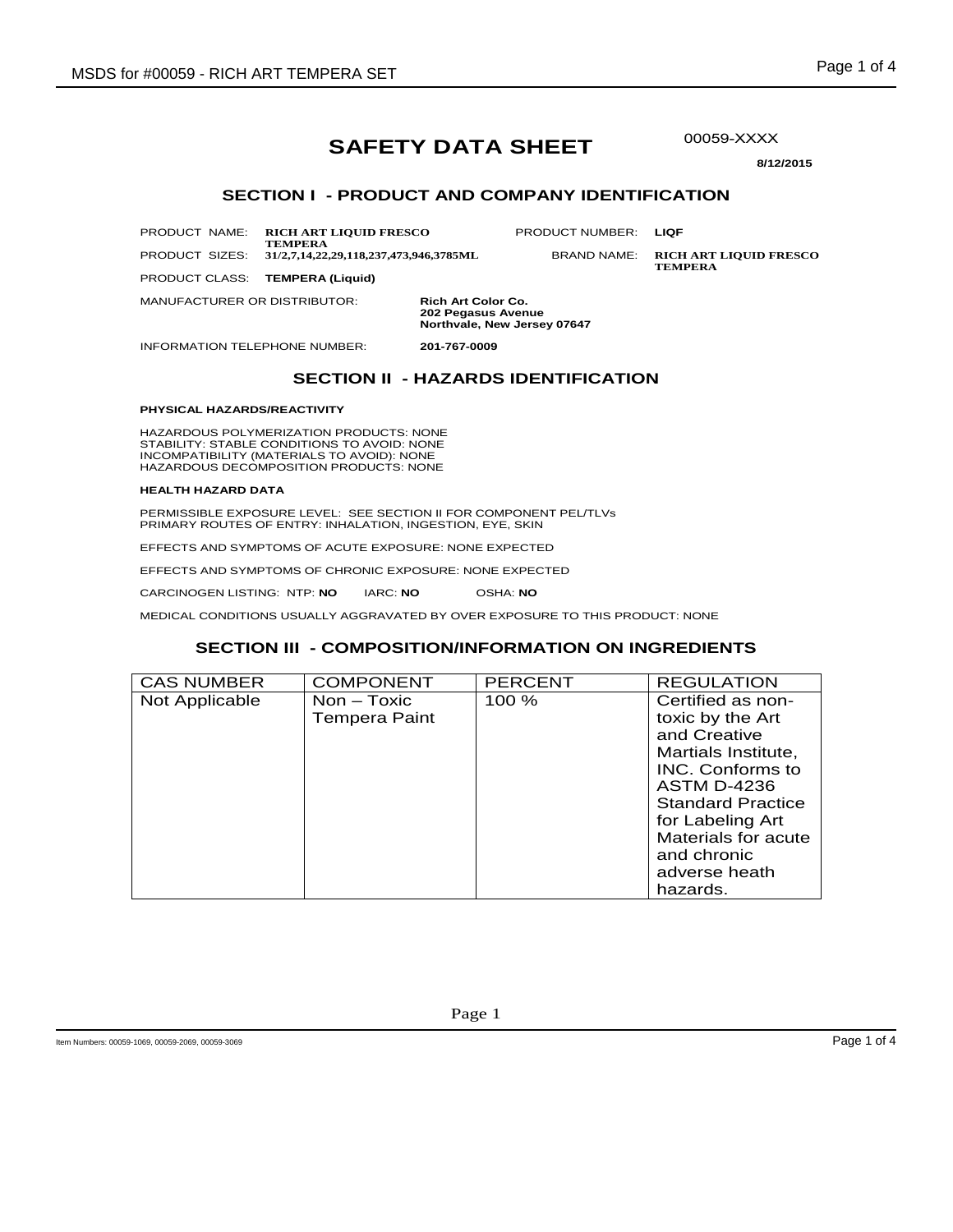|  | ay <del>o</del> 4 Ui |  |  |
|--|----------------------|--|--|
|  |                      |  |  |

| <b>Product Color</b>         | <b>Hazardous Ingredient</b> |
|------------------------------|-----------------------------|
| CA-62 BLUE                   | (none)                      |
| <b>CLASSROOM SELECT BLUE</b> | (none)                      |
| $CS-62$                      | (none)                      |
| LF-14 WHITE                  | (none)                      |
| LF-24 BLACK                  | (none)                      |
| LF-31 YELLOW                 | (none)                      |
| LF-42 ORANGE                 | (none)                      |
| LF-44 PEACH                  | (none)                      |
| LF-52 RED                    | (none)                      |
| $LF-61$                      | (none)                      |
| LF-62 BLUE                   | (none)                      |
| LF-72 GREEN                  | (none)                      |
| LF-81 MAGENTA                | (none)                      |
| LF-83 VIOLET                 | (none)                      |
| LF-91 BROWN                  | (none)                      |
| ST-81 MAGENTA                | (none)                      |
| ST-72 GREEN                  | (none)                      |

# **SECTION IV - FIRST AID MEASURES**

FIRST AID MEASURES: NONE REQUIRED. NO ACUTE HEALTH EFFECTS EXPECTED.

### **SECTION V - FIRE AND EXPLOSION INFORMATION**

FLASH POINT (METHOD): N/A **AUTOIGNITION TEMPERATURE: N/A** 

EXPLOSION LIMITS IN AIR (% BY VOLUME): NOT EXPLOSIVE EXTINGUISHING MEDIA: NO SPECIAL MEDIA REQUIRED FIRE FIGHTING PROCEDURES: NO SPECIAL FIRE FIGHTING PROCEDURES REQUIRED UNUSUAL FIRE & EXPLOSION HAZARDS: NOT COMBUSTIBLE

### **SECTION VI - ACCIDENTAL RELEASE MEASURES**

PRECAUTIONS TO BE TAKEN DURING STORAGE AND HANDLING: NO SPECIAL PRECAUTIONS REQUIRED.

STEPS TO BE TAKEN IN CASE A MATERIAL IS SPILLED: NO SPECIAL SPILL PROCEDURES REQUIRED.

WASTE DISPOSAL METHOD: DISPOSE IN ACCORDANCE WITH FEDERAL, STATE AND LOCAL REGULATIONS.

# **SECTION VII - HANDLING AND STORAGE**

**Handling**

No special precautions required.

**Storage**

Water based product, avoid freezing.

# **SECTION VIII - EXPOSURE CONTROLS/PERSONAL PROTECTION**

No special precautions required.

Item Numbers: 00059-1069, 00059-2069, 00059-3069 Page 2 of 4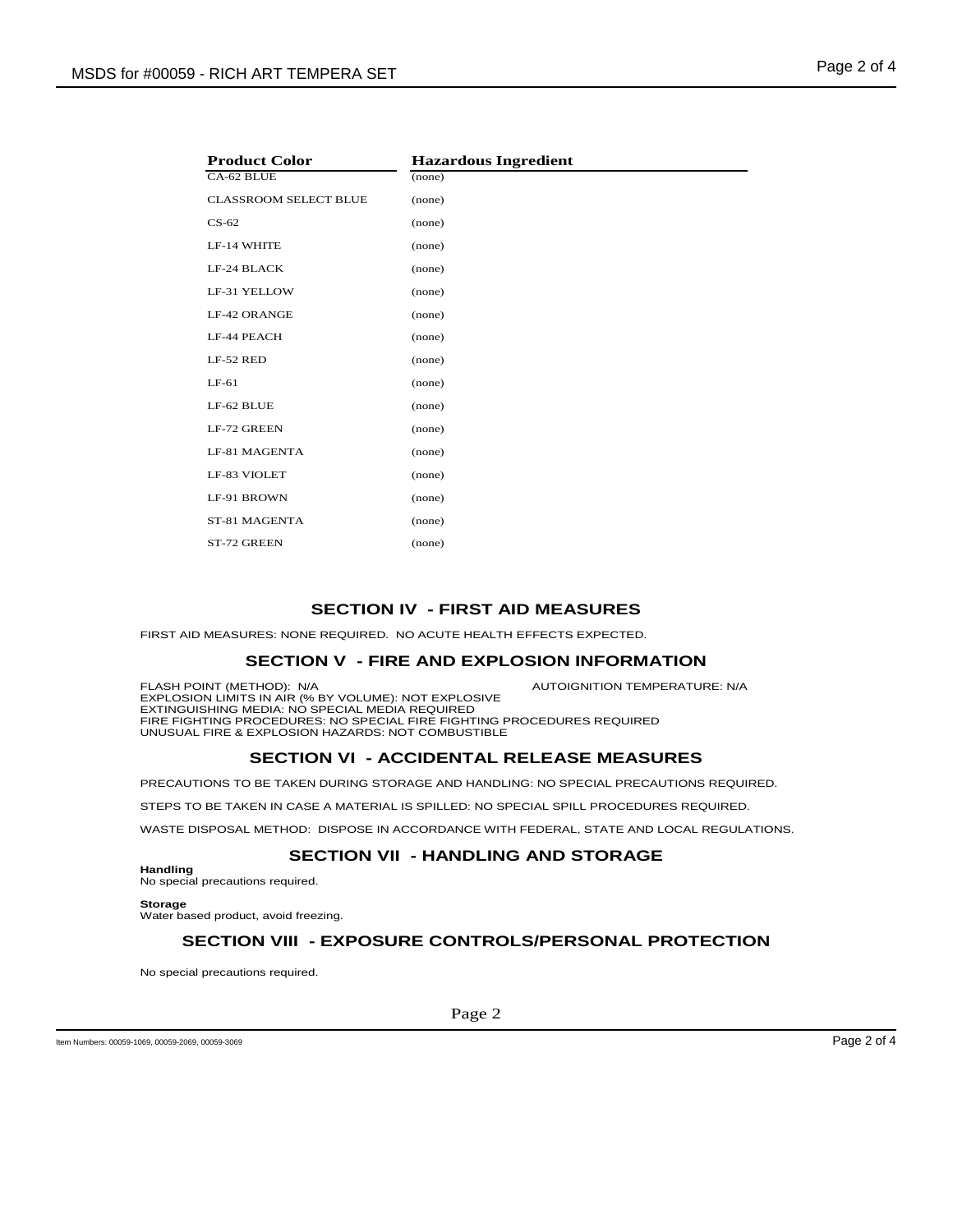# **SECTION IX - PHYSICAL AND CHEMICAL CHARACTERISTICS**

BOILING POINT: N/A MELTING POINT: N/A VAPOR PRESSURE: N/A SPECIFIC VAPOR DENSITY (AIR=1): N/A SPECIFIC GRAVITY: 1.1 g/ml<br>SOLUBILITY IN WATER: Miscible SPEAR SOLUBILITY IN WATER: NON APPEARANCE AND ODOR: Slightly Sweet

REACTIVITY IN WATER: NON-REACTIVE

# **SECTION X - STABILITY AND REACTIVITY**

Conditions to avoid: None known

Materials to avoid: None know

Hazardous decomposition products: None expected

Chemical Stability: Stable; polymerization will not occur.

#### **SECTION XI - TOXICOLOGICAL INFORMATION**

Product is certified as non-toxic by independent medical laboratory.

### **SECTION XII - ECOLOGICAL INFORMATION**

Additional ecological information: No data available

### **SECTION XIII - DISPOSAL CONSIDERATION**

WASTE DISPOSAL METHOD: DISPOSE IN ACCORDANCE WITH FEDERAL, STATE AND LOCAL REGULATIONS.

# **SECTION XIV - TRANSPORT INFORMATION**

DOT Not dangerous goods IATA Not dangerous goods IMDG\_US Not dangerous goods

# **SECTION XV - REGULATORY INFORMATION**

U.S. REGULATIONS: CERCLA SECTIONS 102a/103 HAZARDOUS SUBSTANCES (40 CFR 302.4): Not regulated.

SARA TITLE III SECTION 302 EXTREMELY HAZARDOUS SUBSTANCES (40 CFR 355.30): Not regulated.

SARA TITLE III SECTION 304 EXTREMELY HAZARDOUS SUBSTANCES (40 CFR 355.40): Not regulated.

SARA TITLE III SARA SECTIONS 311/312 HAZARDOUS CATEGORIES (40 CFR 370.21):<br>ACUTE: No CHRONIC: No FIRE: No CHRONIC: No

REACTIVE: No SUDDEN RELEASE: No

SARA TITLE III SECTION 313 (40 CFR 372.65): Not regulated.

OSHA PROCESS SAFETY (29CFR1910.119): Not regulated.

STATE REGULATIONS: California Proposition 65: Not regulated.

CANADIAN REGULATIONS:

WHMIS CLASSIFICATION: Not classified as a controlled product under Canada's Workplace Hazardous Material Information System.

Item Numbers: 00059-1069, 00059-2069, 00059-3069 Page 3 of 4